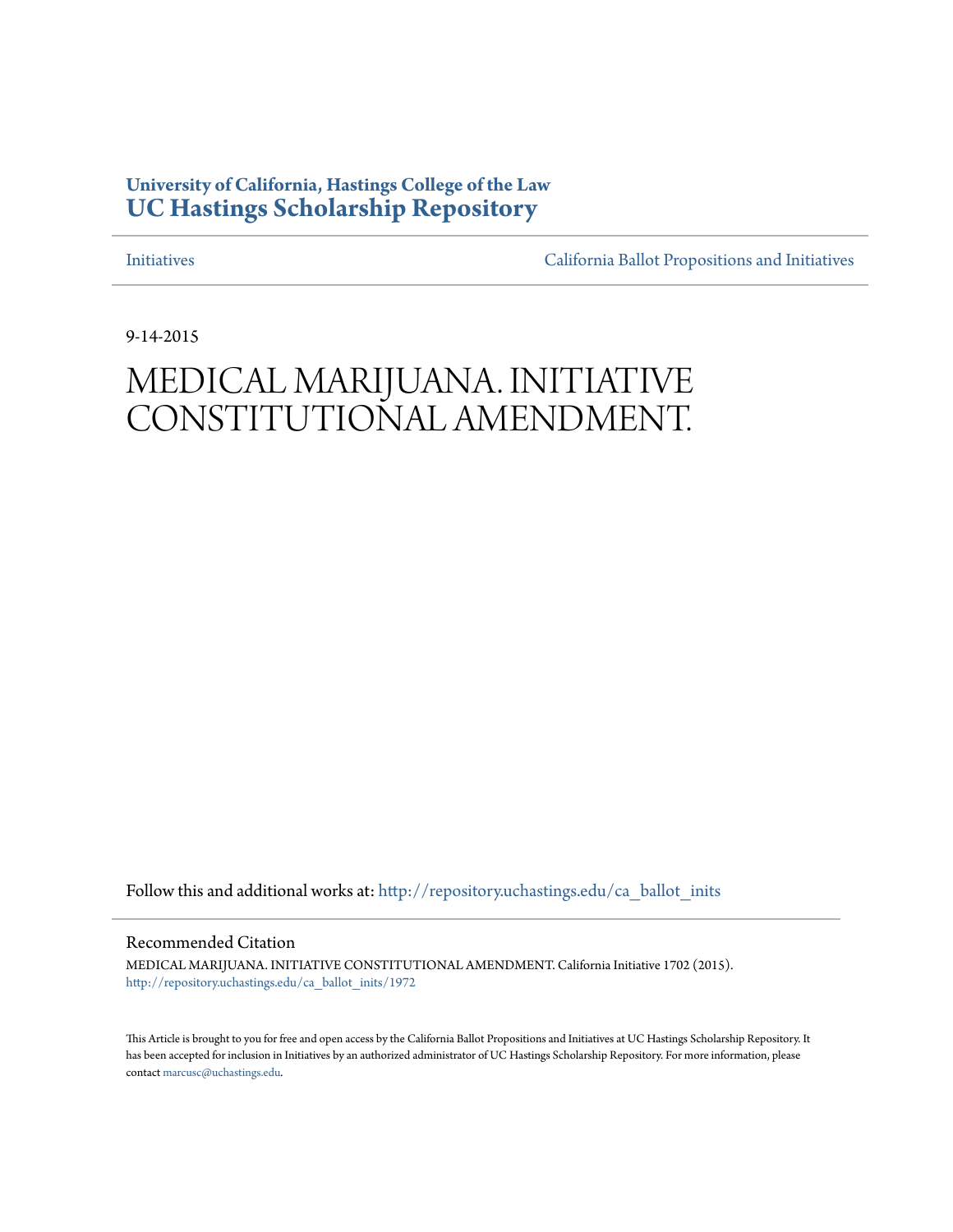#### **VIA HAND DELIVERY**

July 10, 2015 To: The Office of the Attorney General ATTN: Initiative Coordinator P.O. Box 944255 Sacramento, CA 94244-2550 (916) 445-4752 I www.oag.ca.gov

**RECEIVEO** JUL 1 4 2015

INITIATIVE COORDINATOR ATTORNEY GENERAL'S OFFICE

Re: Request for Circulating Title and Summary; Signed Certification; Signed Statement. Right to Medical Marijuana

To the Initiative Coordinator,

The undersigned Clarence Phillip Snider, hereby requests that a circulating title and summary of the chief purpose and points of the attached proposed initiative measure be prepared. (Elections Code§ 9001 (a).)

A \$200 check for the same is also included. Please notify me immediately if there are any questions or concerns.

Plarence Phillip Snieder

12mostlyfriends@gmail.com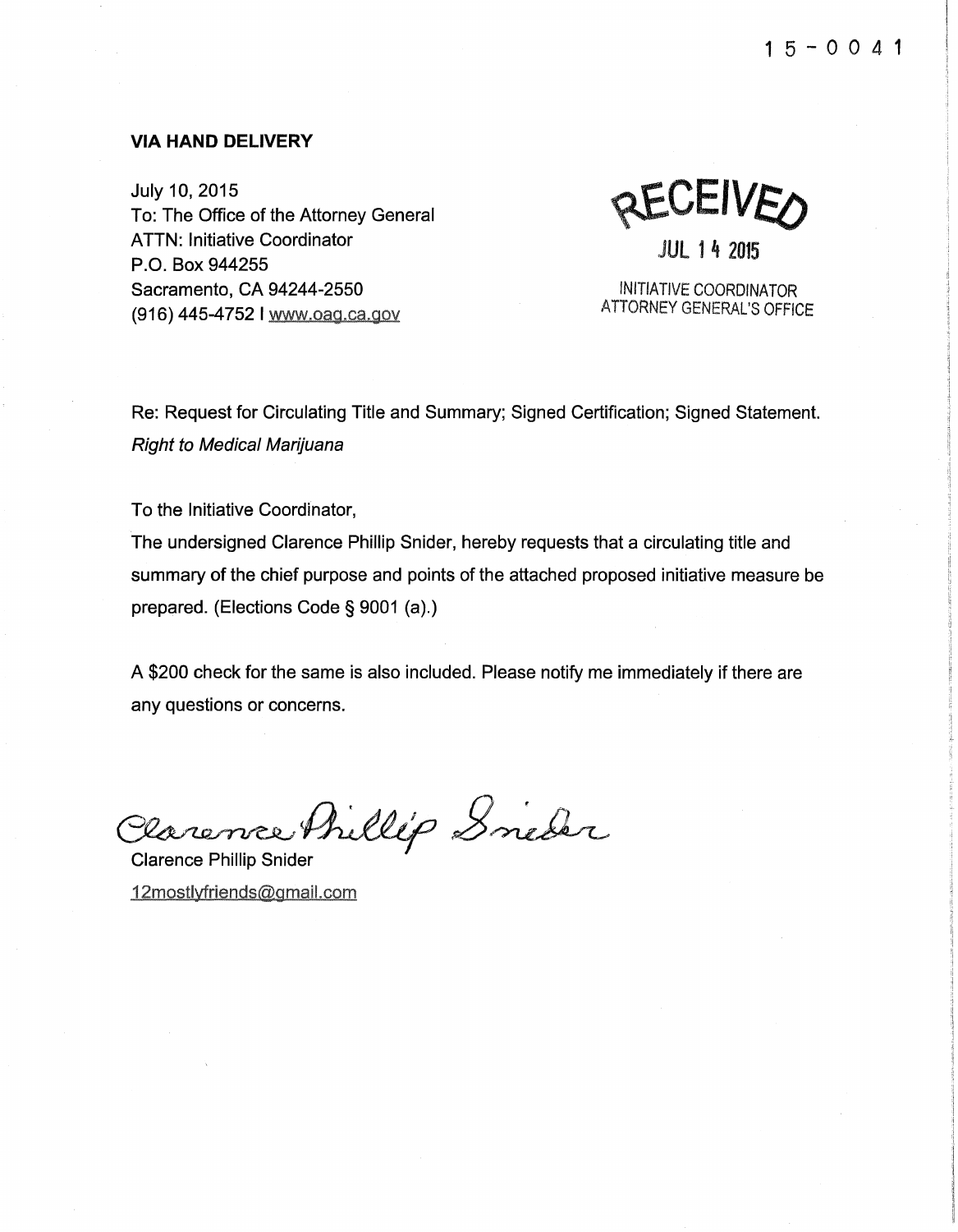# Proposed Amendment to the California State Constitution to be added to Article I, Section 32

## It is Proposed:

That any resident, having obtained the age of 18 years has the right to grow, own, purchase, and obtain a permit from the State to sell organic marijuana for medical use, without a licensed physician's recommendation or prescription.